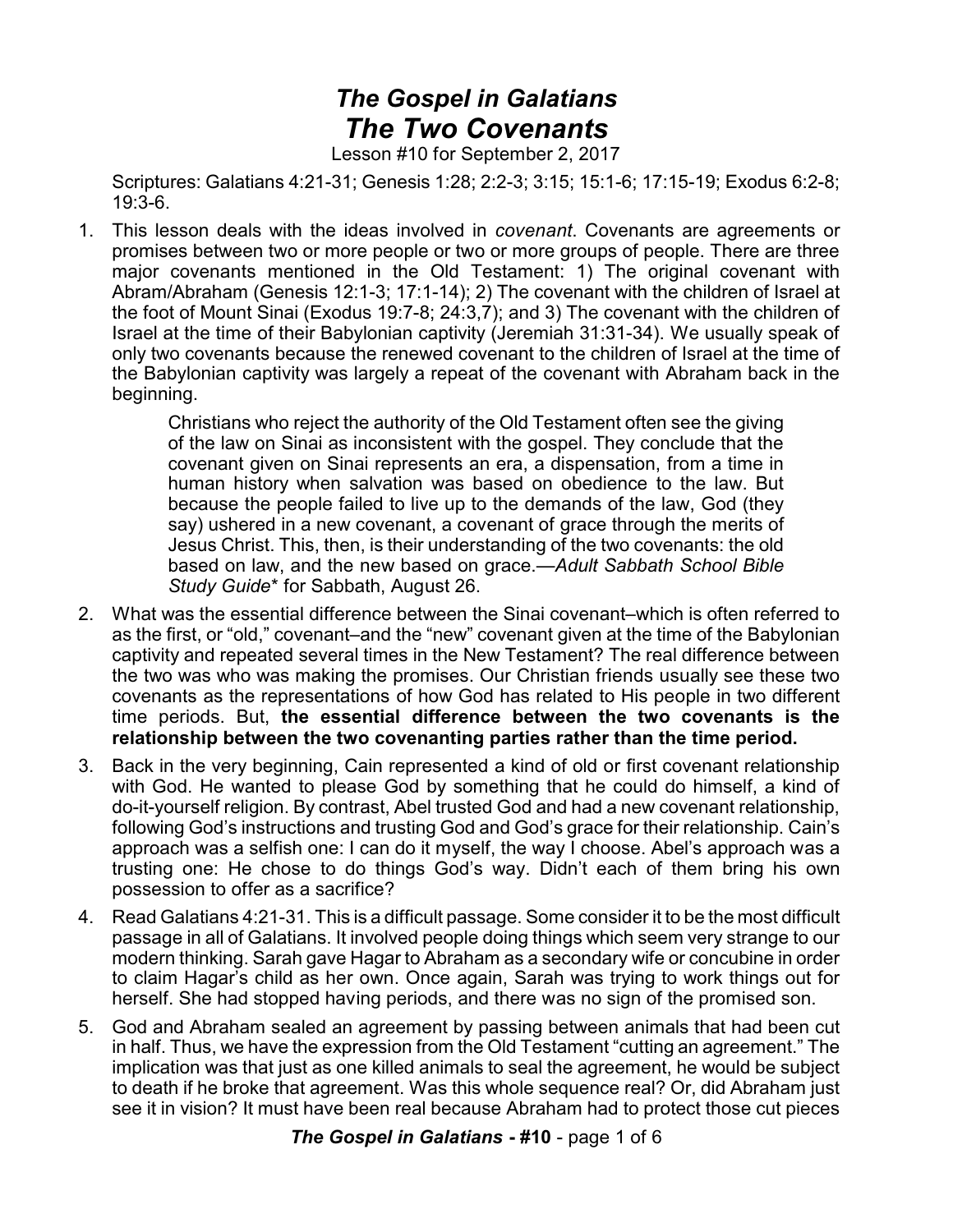of meat from the vultures.

- 6. Look at some of the passages in the Old Testament that speak about the covenants God made with His people. See Genesis 12:2-3; 2 Samuel 7:12-17; Isaiah 11; Jeremiah 31:31-34; and Ezekiel 36:26-28; 37:22-28.
- 7. The very first agreement that God had with human beings was in the Garden of Eden. (See Genesis 1 & 2.) It involved several things: 1) Having children to spread out and occupy the earth, 2) Working during six days of the week, 3) Resting on the Sabbath, and 4) Staying away from the tree of knowledge of good and evil. While they were still in the Garden of Eden, it was natural for Adam and Eve to be obedient and follow God's will in every detail of their lives. But, sin changed all that. Natural obedience to God became impossible. In order to restore a relationship with God, God's grace entered the picture.
- 8. Read Genesis 3:15. What is implied in this verse? It is often called the first gospel promise. Do you see any hints of the gospel in this verse? God had said that "sin leads to death." (Genesis 2:17) Satan responded by saying: "No it doesn't. God is lying to you." (Genesis 3:1-4) The essence of the gospel is the good news about Who is telling us the truth.
- 9. Does crushing the serpent's head sound like the gospel? In what sense is war between the serpent and the woman a foretaste of the gospel or good news? These words were addressed to the serpent. So, is it true that the gospel was first preached to the serpent?
- 10. Why did God give circumcision to Abraham and his family? The most likely reason was so that young "Jewish" males could not hide their true identity if they went to the fertility cult religious services and got involved with those sexual orgies. Did circumcision still serve that role or function in the days of Paul? There was certainly a lot of sexuality, and there were many sexual perversions connected with the worship of the pagan gods in cities like Antioch, Ephesus, Corinth, and probably Rome. Furthermore, if one went to the gym to exercise, he did it in the nude. So, everyone could see if he was circumcised as a Jew.
- 11. Does practicing circumcision represent a do-it-yourself religion? Surely, that was not God's original intent. It is interesting to notice that Abraham and Ishmael were the first two men in Abraham's line to be circumcised. This occurred before Isaac was born. (Genesis 17:23) Is that why circumcision is associated with Ishmael's name in our passage for today? Eight-day-old boys certainly do not circumcise themselves! So, in what sense is circumcision connected with do-it-yourself religion? Abraham and Ishmael were the do-ityourself pair that thought they were going to be God's appointed people. In Paul's day, were the Judaizers and others like them circumcising their children and being circumcised themselves because they believed they were pleasing God? How many other Old Testament experiences and stories would fall into the category of attempting to please God? Why were male babies circumcised on the eighth day? Because of the way the liver works when a baby is born, the blood clotting is usually best on that day.
- 12. Were the children of Israel attempting to please God when they promised to do everything He had told them to do? (Exodus 19:8; 24:3,7) Did they really have any idea what they were promising? They heard it first from God. Then, they heard it from Moses. Then, Moses wrote it down and read it to them again. Did any of them know how quickly they would fail?
- 13. Are there any hints in our religion today that might suggest we are trying a do-it-yourself religion? Do we ever get tired of waiting for God? Do we sometimes think that our idea of timing is better than God's idea of timing? If we choose to wait for God to lead the way, does that help us to grow patience, love, and faith?
- 14. Look specifically at the promises God made to Abraham as recorded in Genesis 12:1-5.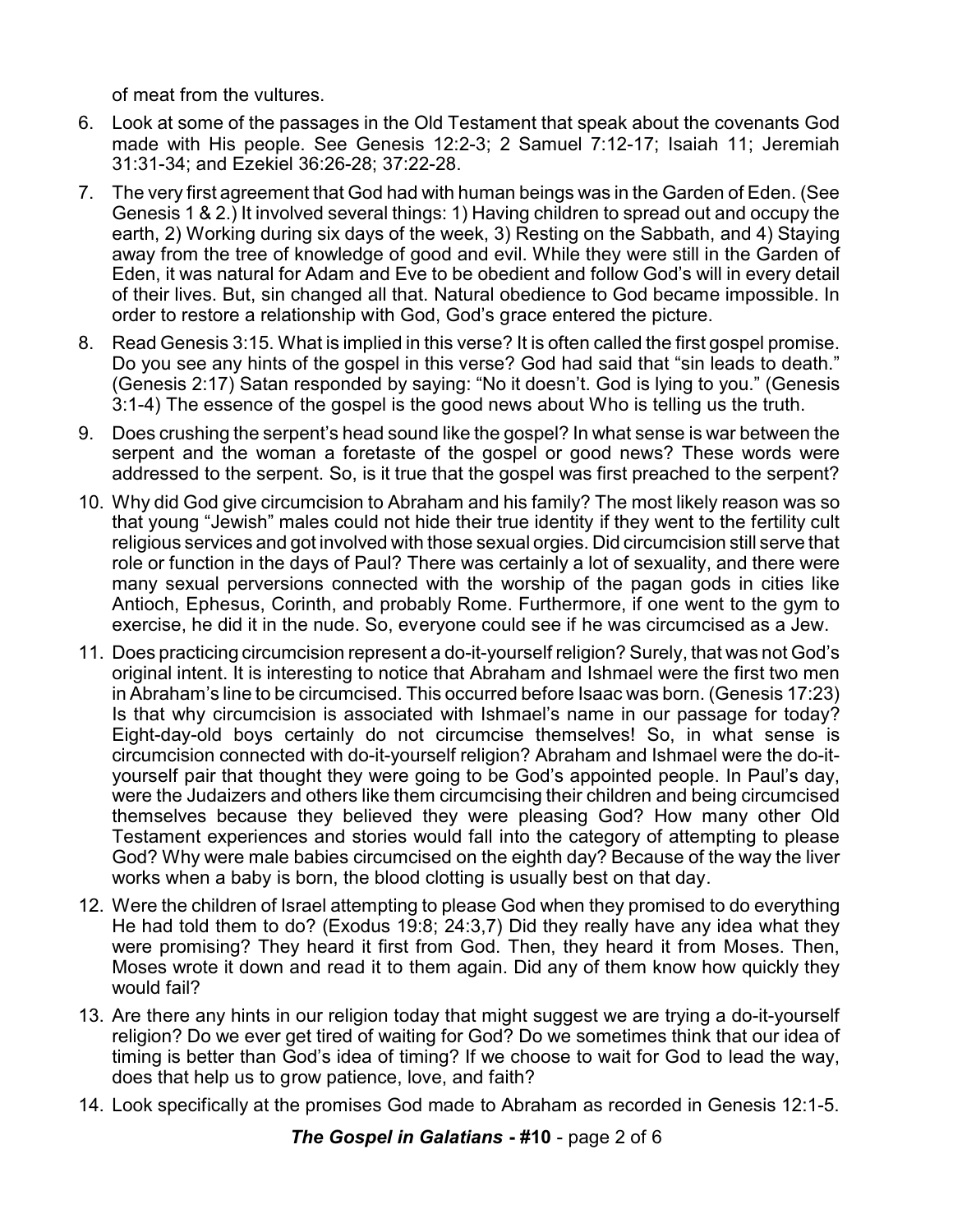How did Abraham respond? God was making some astounding promises to Abraham. Why do you think Abraham was chosen? Was Abraham just randomly chosen? And why did Abraham choose to go? Would you have gone? Did Abraham recognize in those promises his responsibility to reach out to other families and individuals? Was another selected before Abraham and declined to follow God? Did–and does–God reach out to everyone?

- 15. Clearly, the central pillar of God's promises to Abraham necessitated the birth of a son and heir. After 10 years with no sign of any heir and with Sarah no longer having periods, didn't it seem like God's promises were not reliable? Do you think that Abraham had been praying to God and asking questions? Are questions the same as doubts?
- 16. Look at the way God sealed this settlement/covenant with Abraham as recorded in Genesis 15:7-18. Why did God come down and symbolically pass between the cut halves of animals to try to convince Abraham that He was serious about His covenant? What is your understanding of the timing of Genesis 15:12 and Genesis 15:17? Was this covenant sealed in a vision? In what way did God appear as a smoking oven and a flaming torch and pass between those divided animals? Did anyone other than Abraham see that experience? Or, did Abraham see it only in vision? Why did God choose to represent His presence by a smoking portable fire pot and a flaming torch? Are these examples of the lengths to which God will go to reach out to humans? Were these the usual ways that covenants were sealed in the days of Abraham?
- 17. Today, if God appeared to you in vision and said that He wanted to make a covenant with you, would you want it to be drawn up by an attorney and signed by God? Or, would a verbal agreement be adequate?
- 18. How often does God ask us to believe things which seem impossible? Didn't the possibility of Sarah having a child seem more and more remote as the years went by? What did the universe think as they watched that series of events? Does it seem likely right now that the United States will join with the Catholic Church to lead the world in opposing God's true people? Does that seem possible right now?
- 19. Why is it so difficult for human beings to be patient and let God work things out according to His schedule? What is the relationship between faith and patience?
- 20. Read Galatians 5:22-23. Notice that the final word in the *King James Version* in the series of the fruit of the Spirit is *temperance*, but the word really means self-control. Does self-control have anything to do with do-it-yourself religion?
- 21. When Sarah stopped having periods, Abraham and Sarah become desperate to have a child? What do you think Abraham and Sarah said to each other when they realized that Sarah was not having periods any more? Where did Hagar come from? Is it possible that Abraham and Sarah got Hagar when they were in Egypt? Did Pharaoh give Hagar to Sarah because he was hoping to marry Sarah? What led Sarah to suggest to Abraham that he should take Hagar as a concubine or secondary wife? This seems very strange to us. But, in those days, it was very important to have a male heir that could carry on the family name, and this was one of the accepted ways to get an heir.
- 22. After Ishmael was a teenager, God finally took action. Read Genesis 17:15-19; 18:10-15; and Hebrews 11:11-12. Clearly, Sarah was past the normal time for childbearing. Isaac was a miraculous baby. Notice that both Abraham (Genesis 17:17) and Sarah (Genesis 18:9-15) laughed at God's suggestion that they could have a child of their own! Is that why they named the baby "Isaac" which means "Laughter" or "He laughs"? How often are we tempted to rush ahead with our own fulfillments or plans instead of waiting for God's plan?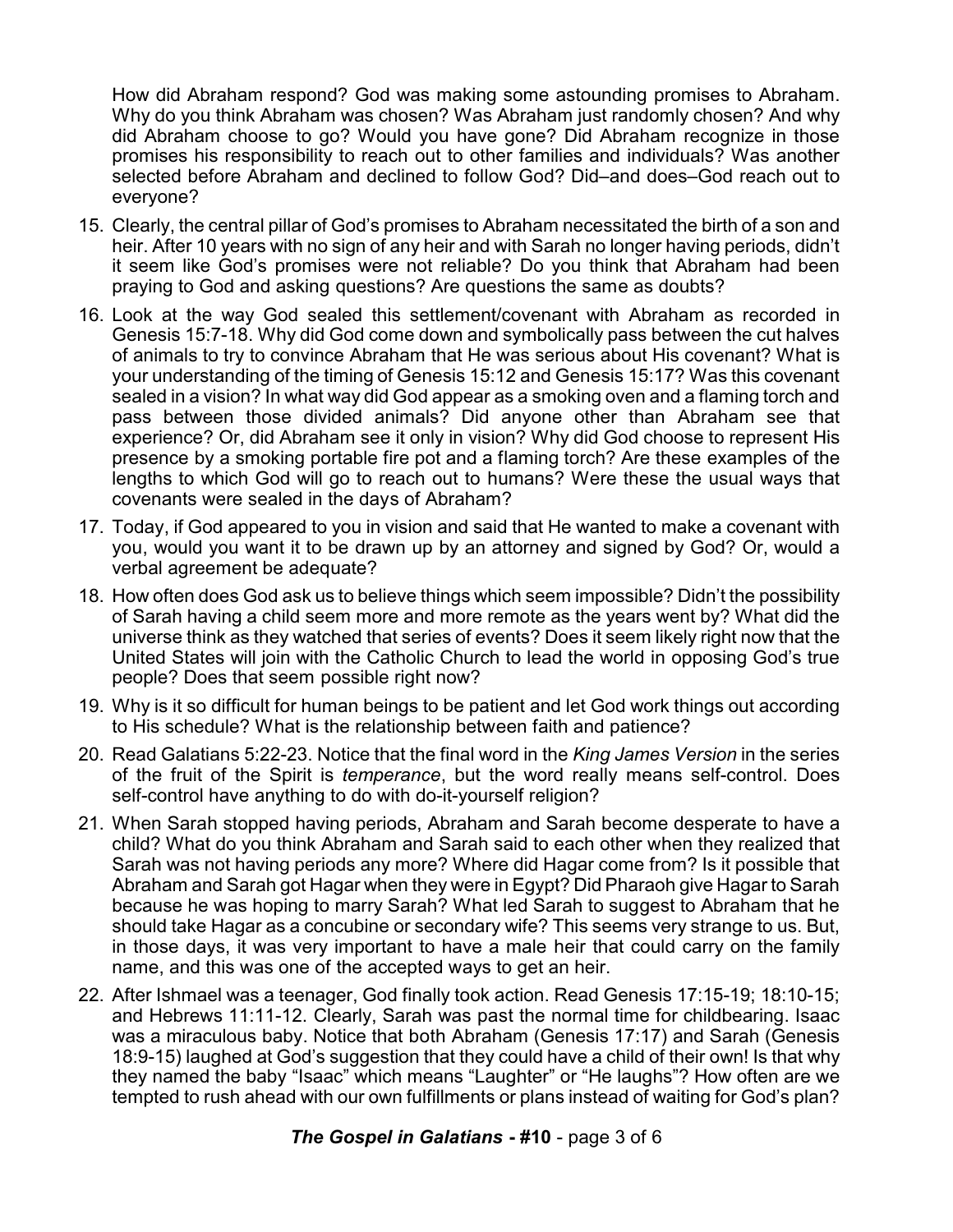Do we lack faith? Or, does God want us to do what we can, and then, He will help us with what we cannot do for ourselves?

- 23. Many people in our day who are in stressful or extreme situations promise God all kinds of things if He will just get them out of trouble. To what kind of religious experience does that lead? Are such people hoping to do something to please God so He will do what they want Him to do? Doesn't that sound like an old-covenant kind of arrangement? Think of the children of Israel at the foot of Mount Sinai. When God shook the mountain and there was a black cloud at the top spitting out lightning, don't you think that you would have promised almost anything?
- 24. When Isaac was about 20 years of age, Abraham received that very strange message from God to take him out and sacrifice him. (Genesis 22) Why did God ask Abraham to do such a thing? Did it take a lot of trust (faith) in God to do that?
- 25. What do you think Satan had to say to the universe after the fiasco with Hagar and Ishmael? (Genesis 16) What did Satan say when Abraham on two different occasions lied, saying Sarah was his sister? (Genesis 12:10-20; 20:1-18) God had called Abraham His friend. Can't you just see Satan laughing and making fun of God and Abraham because of Their relationship? But, Abraham finally learned to wait patiently on God and to follow God's instructions. What do we learn about the relationship between Abraham and God from the experience on Mount Moriah? See *Patriarchs and Prophets* 154,155. Would we be able to withstand an experience like that?

Abraham's great act of faith stands like a pillar of light, illuminating the pathway of God's servants in all succeeding ages. Abraham did not seek to excuse himself from doing the will of God. During that three days' journey he had sufficient time to reason, and to doubt God, if he was disposed to doubt. He might have reasoned that the slaying of his son would cause him to be looked upon as a murderer, a second Cain; that it would cause his teaching to be rejected and despised; and thus destroy his power to do good to his fellow men....

**The sacrifice required of Abraham was not alone for his own good, nor solely for the benefit of succeeding generations; but it was also for the instruction of the sinless intelligences of heaven and of other worlds.** The field of the controversy between Christ and Satan–the field on which the plan of redemption is wrought out–is the lesson book of the universe. Because Abraham had [155] shown a lack of faith in God's promises, Satan had accused him before the angels and before God of having failed to comply with the conditions of the covenant, and as unworthy of its blessings. **God desired to prove the loyalty of His servant before all heaven, to demonstrate that nothing less than perfect obedience can be accepted, and to open more fully before them the plan of salvation.**

Heavenly beings were witnesses of the scene as the faith of Abraham and the submission of Isaac were tested. The trial was far more severe than that which had been brought upon Adam. Compliance with the prohibition laid upon our first parents involved no suffering, but the command to Abraham demanded the most agonizing sacrifice. **All heaven beheld with wonder and admiration Abraham's unfaltering obedience. All heaven applauded his fidelity. Satan's accusations were shown to be false.** God declared to His servant, "Now I know that thou fearest God [notwithstanding Satan's charges], seeing thou hast not withheld thy son, thine only son from Me."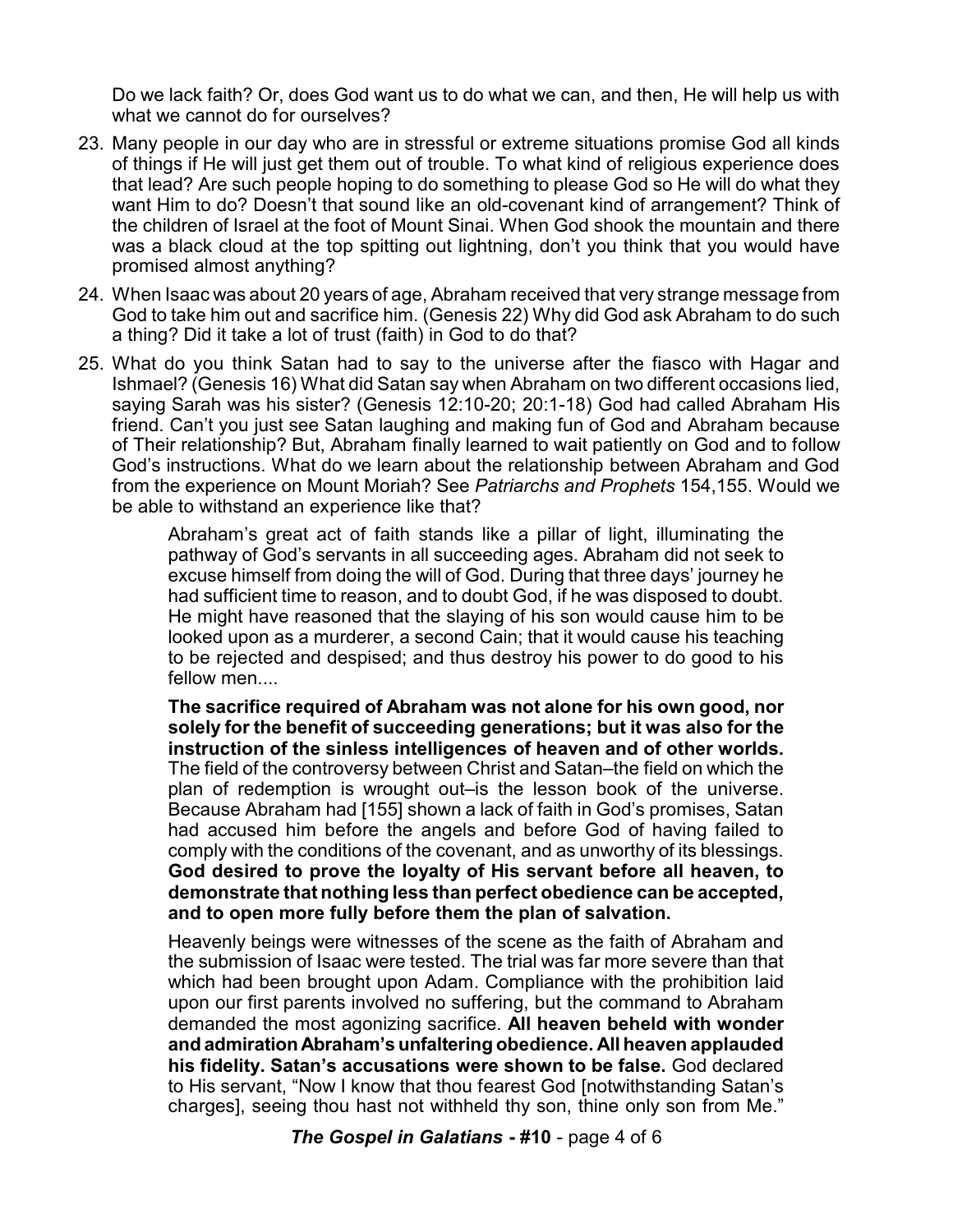[Genesis 22:12] God's covenant, confirmed to Abraham by an oath before the intelligences of other worlds, testified that obedience will be rewarded.

It had been difficult even for the angels to grasp the mystery of redemption–to comprehend that the Commander of heaven, the Son of God, must die for guilty man. When the command was given to Abraham to offer up his son, the interest of all heavenly beings was enlisted. With intense earnestness they watched each step in the fulfillment of this command. When to Isaac's question, "Where is the lamb for a burnt offering?" Abraham made answer, "God will provide Himself a lamb;" [Genesis 22:7-8] and when the father's hand was stayed as he was about to slay his son, and the ram which God had provided was offered in the place of **Isaac–then light was shed upon the mystery of redemption, and even the angels understood more clearly the wonderful provision that God had made for man's salvation.** 1 Peter 1:12.—Ellen G. White, *Patriarchs and Prophets*\* 153.3- 155.2. [Bold type and Bible references in brackets are added; other words in brackets are in the original.]

26. Notice specifically that God called on Abraham to demonstrate something for the benefit of the onlooking universe. Should that remind us of the story of Job? How did Moses understand these two stories? Remember that Moses wrote Genesis and Job while tending sheep in Midian before returning to Egypt? How well did Abraham and Moses understand the great controversy?

> The long years amid desert solitudes were not lost. Not only was Moses gaining a preparation for the great work before him, but during this time, under the inspiration of the Holy Spirit, **he wrote the book of Genesis and also the book of Job**, which would be read with the deepest interest by the people of God until the close of time.—Ellen G. White, *Signs of the Times,*\* February 19, 1880, par. 14; *3SDABC*\* 1140.3. [Bold type is added.]

- 27. Paul then went on to compare the experience of Abraham, Sarah, and Hagar with the experience of the children of Israel at the foot of Mount Sinai. What is the relationship between those two events?
- 28. What kind of a relationship was God seeking to establish with His people at Sinai? (Exodus 6:2-8; 19:3-6; Deuteronomy 32:10-12) These verses clearly spell out the idea that God wanted to make the children of Israel His Own special possession.
- 29. Since Abraham and all of his male descendants and workers were circumcised and later those descendants were called to be God's special possession, don't you suppose that the Judaizers in Paul's day said: "If you want to be a part of God's special people and to be one of His special possessions, you must be circumcised as Abraham and his descendants were"? Wouldn't that seem like a natural argument? In Paul's day, who were the promised possessions of God? See 1 Peter 2:9. Peter was using the words God had used to describe His chosen people at the foot of Mount Sinai and applying those words to the Christians of his day. Does God want to enter into a relationship with the Christian church similar to the relationship He had with the children of Israel in ancient times? (Compare Exodus 19:6.) Or, does God want to be our Friend?
- 30. When God spoke to the children of Israel at Mount Sinai, did He suggest that they establish a covenant relationship? What was different about the promises made at Sinai versus the promises made earlier to Abraham? (Genesis 12:1-3; Exodus 19:8; 24:3,7) While it is true that God gave the children of Israel a lot of instructions about what He wanted them to do and not to do, it was the people who on three separate occasions

*The Gospel in Galatians* **- #10** - page 5 of 6